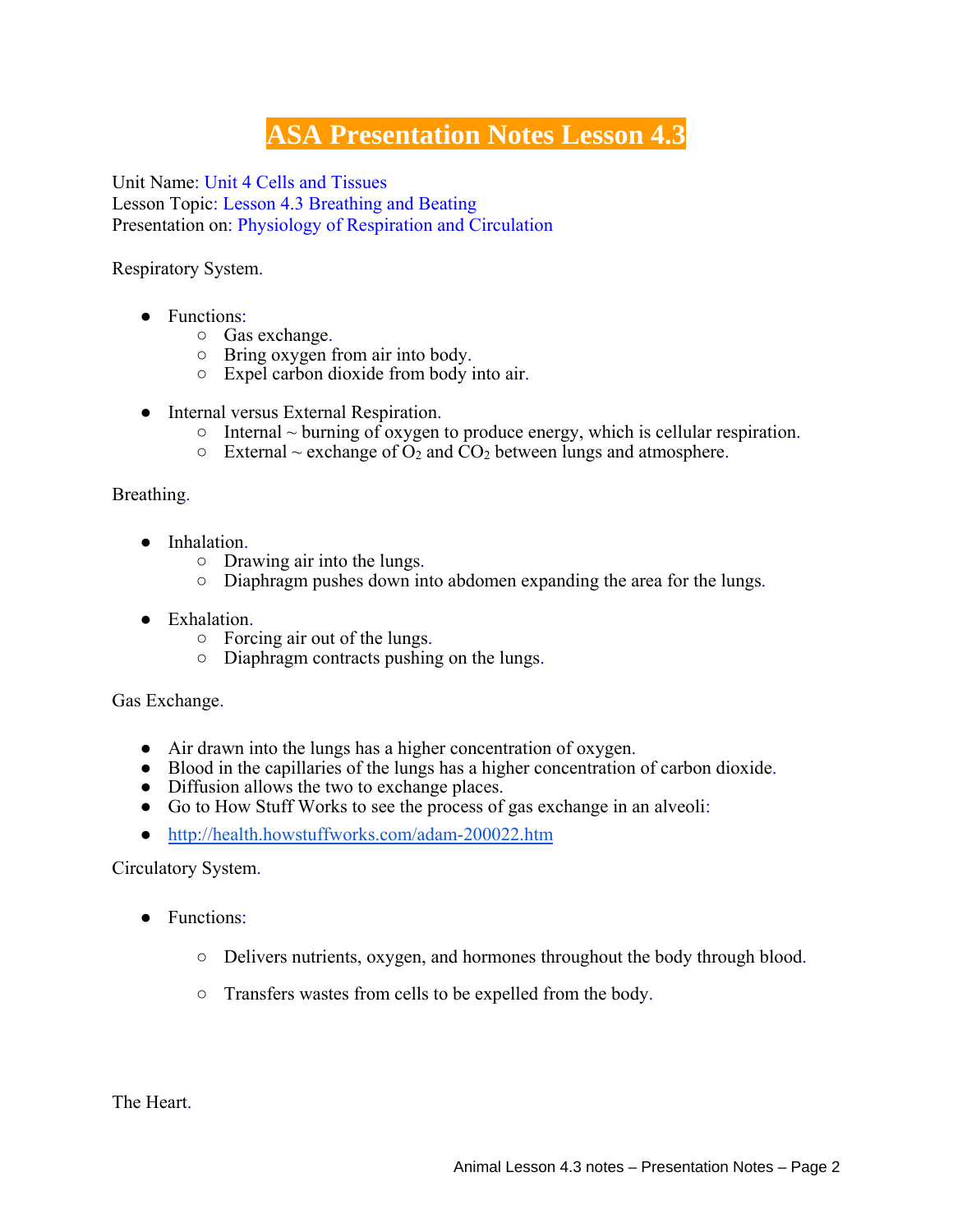- Four-chambered pump.
- Vessels enter the heart from the atria.
- Vessels leave the heart from the ventricles.
- The heart transfers oxygen-poor blood to the lungs to remove carbon dioxide and replenish oxygen levels.
- Go to How Stuff Works to see the flow of blood through a heart:
- http://health.howstuffworks.com/adam-200083.htm

Pulmonary Circulation.

- Blood flow between the heart and the lungs.
	- $\circ$  The heart sends blood high in CO<sub>2</sub> and low in O<sub>2</sub> to the lungs.
	- Blood returns oxygenated and ready to go to the rest of the body.

Systemic Circulation.

- Blood flow to all parts of the body except lungs.
	- Delivers blood rich in oxygen and nutrients to organs.
	- Picks up carbon dioxide and waste from cells.

Monitoring the Systems.

- Respiration Rate.
	- Number of times an organism breathes in one minute.
- $\bullet$  Heart rate pulse.
	- The number of times the heart beats in a minute.